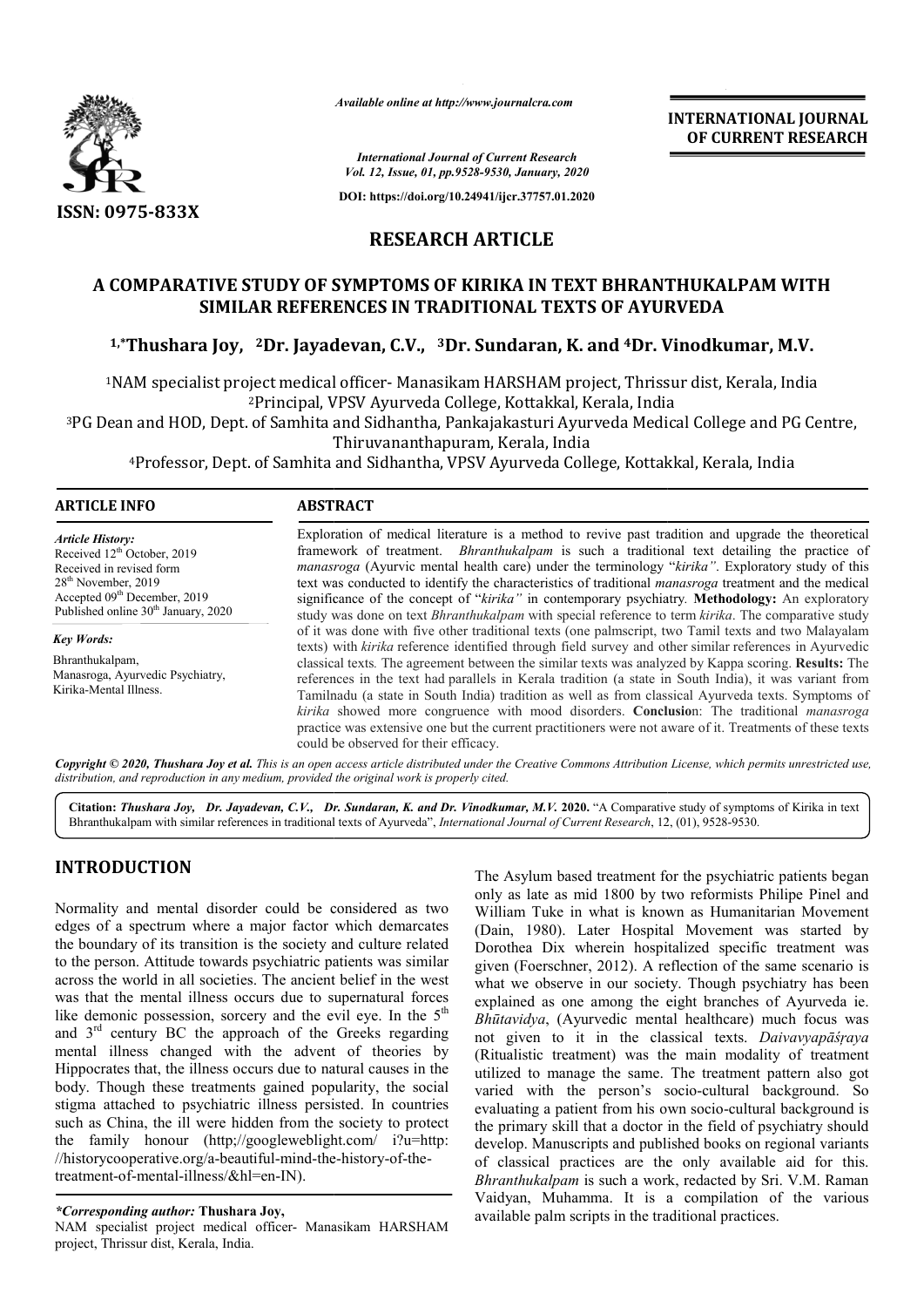#### *Bhranthukalpam-* **textual description**

The text is presented as two parts-the first being named as *Mānasika Cikitsāratnam*-written in Sanskrit. It is a compilation of selected references in the classical Ayurvedic texts related to *manasroga* (mental illness) and its treatment. The second part named *Bhranthukalpam* is the documented part which gives a detailed description about psychiatric condition titled as *kirika* and its treatment. The descriptions of the text are mainly in Malayalam (a regional language in India's state -Kerala) and the terminologies used are seemingly different from the classical references of *manasroga*. The name *kirika* in Malayalam means *bhrāntu* i.e mental illness, which is a broad terminology. The phrase *kirika* could be also considered as a colloquial or dialectical usage for *Graham*  (possession syndromes). The text provides treatment explanations including both *Daivavyapāśraya* and *Yuktivyapāśraya* (pharmacological management) modalities. The few *mantrayoga* (chanting of hymns) mentioned in the texts are in regional language addressing the varied religious background of the patients. Hence for a better understanding of the concept of *kirika*, an exploratory study on the background of text books of Ayurveda concerned with the topic was attempted in this work. Exploratory literature study was done through textual criticism. Extensive field survey was conducted in regions having *manasroga* practice, and details regarding other texts having references of *kirika* was collected. The texts identified were, two in Tamil language titled '*Kirika nidanam*', '*Agasthyar'* and other references were Malayalam texts named '*Apoorva cikitsa vidhikal'*, an old palmscript and a text '*Cikitsa koutukam'*.

## **METHODOLOGY**

Content analyses of these texts were done based on method of comparative study using congruence and variants. It was done by identifying few indices and comparison is made on its basis by analysing convergences between the texts and the observed variances between the texts under study (Indranath Choudhari, 2011). The indices used in this study were psychomotor activity, biological needs, mood and affect, and speech and thought. These were selected from points of mental status examination having the least subjective element. Based on the outcome of comparison, the status of *kirika* as a variant or parallel explanation from the existing explanation of the subject was assessed statistically using Kappa scoring. Kappa score of 1 indicated complete agreement between the texts and a score of 0.50 was considered as to have moderate agreement and those below it as to have weak agreement.

**Observations:** The statistical analysis of the references of *kirika* in *Branthukalpam* with that of references in collected texts showed data as per Table.1

# **RESULTS**

On analysing the symptoms of 18 *kirika* explained in the text *Branthukalpam*, it was seen that two explanations ie. *Uzhali kirika* (Raman Vaidyan)*, Kukkuṭa kirika* (Raman Vaidyan)*,* had no congruent or variant explanation available among the text books under comparison. The *Vāri kirika* (Raman Vaidyan)*,* had two congruent explanations and one variant explanation. Hence on statistical analysis due to high congruent value an agreement score of 1 was obtained in kappa scoring.

**Table 1. Kappa scoring and the number of congruent, variant explanations of** *kirika* **in text** *Branthukalpam*

| Name of kirika  | Kappa score | Congruence | Variants       |
|-----------------|-------------|------------|----------------|
| Uzhali, Kukkuta |             |            |                |
| Rāja            | 0.40        | 2          | 2              |
| <b>Brahma</b>   | 0.07        |            | 4              |
| Piccu           | 0.14        | 2          | 6              |
| Piśāca          | 0.10        | 2          | 7              |
| Gandharva       | 0.13        |            | 10             |
| Yakşa           | 0.07        |            | 6              |
| Pon             | 0.00        |            | 5              |
| Bōda            |             |            |                |
| Brahmarākşasa   | 0.03        |            | 10             |
| Ama             | 0.2         |            | 2              |
| Azhali          |             |            |                |
| Šwāna           | 0.14        |            | 2              |
| Pōta            | 0.00        |            | 2              |
| Hema            | 0.05        |            | $\mathfrak{D}$ |
| Kāma            |             |            |                |
| Vāri            | 1.00        |            |                |

In *Kāma kirika* (Raman Vaidyan) and *Bōda kirika* (Raman Vaidyan) the kappa scoring was not performed as there was only one congruent explanation available for each. Also in *Azhali kirika* (Raman Vaidyan), the test was not performed as there was only one variant explanation available for it. *Rāja kirika* (Raman Vaidyan,), reference showed a moderate agreement between the texts regarding syntax of symptoms and had a Kappa score of 0.40. All other references showed a weak agreement score between texts regarding symptom syntax under the selected domains.

## **DISCUSSION**

The initial exploratory study on the text revealed that *kirika* was a terminology used for psychiatric illness in the southern states of India. The term and the treatment based on it were not familiar in the academia but were still used by the traditional *manasroga* practitioners. The identified texts with *kirika* references were in regional languages and hence one to one comparison between the texts was not completely possible. There was greater chance of subjective bias and to reduce it, Comparative study based on convergent and variants with domain identification was selected. The convergent or parallel explanation of the text was identified not only based on the symptoms but also giving equal importance to the linguistic factors and syntax of the texts. The study revealed that the references of *Branthukalpam* had congruent explanations in traditional literature works of Kerala (a southern state in India) but had only variant explanations in Tamil medical literature. This variation could be due to the fact that a common region shares similar socio-cultural stressors which further influences the psychological symptoms presented by an individual. The similarity in symptom syntax among the texts of same language also shows a possibility of regional acceptance of these symptom complexes for diagnosis. It could be also observed that the *kirika* references in *Branthukalpam* was an unique explanation on *manasroga* as there was only one *kirika* reference having complete agreement of symptom syntax observed among identified texts.

### **Conclusion**

The study explored the bygone concept of *kirika* and it was found to be the terminology used for psychiatric illness in south India and the traditional *manasroga* practice had regional variations. Statistical evaluation of the *kirika* references in text *Branthukalpam* suggested it to be an unique explanation on *manasroga* as there was only one *kirika* reference having